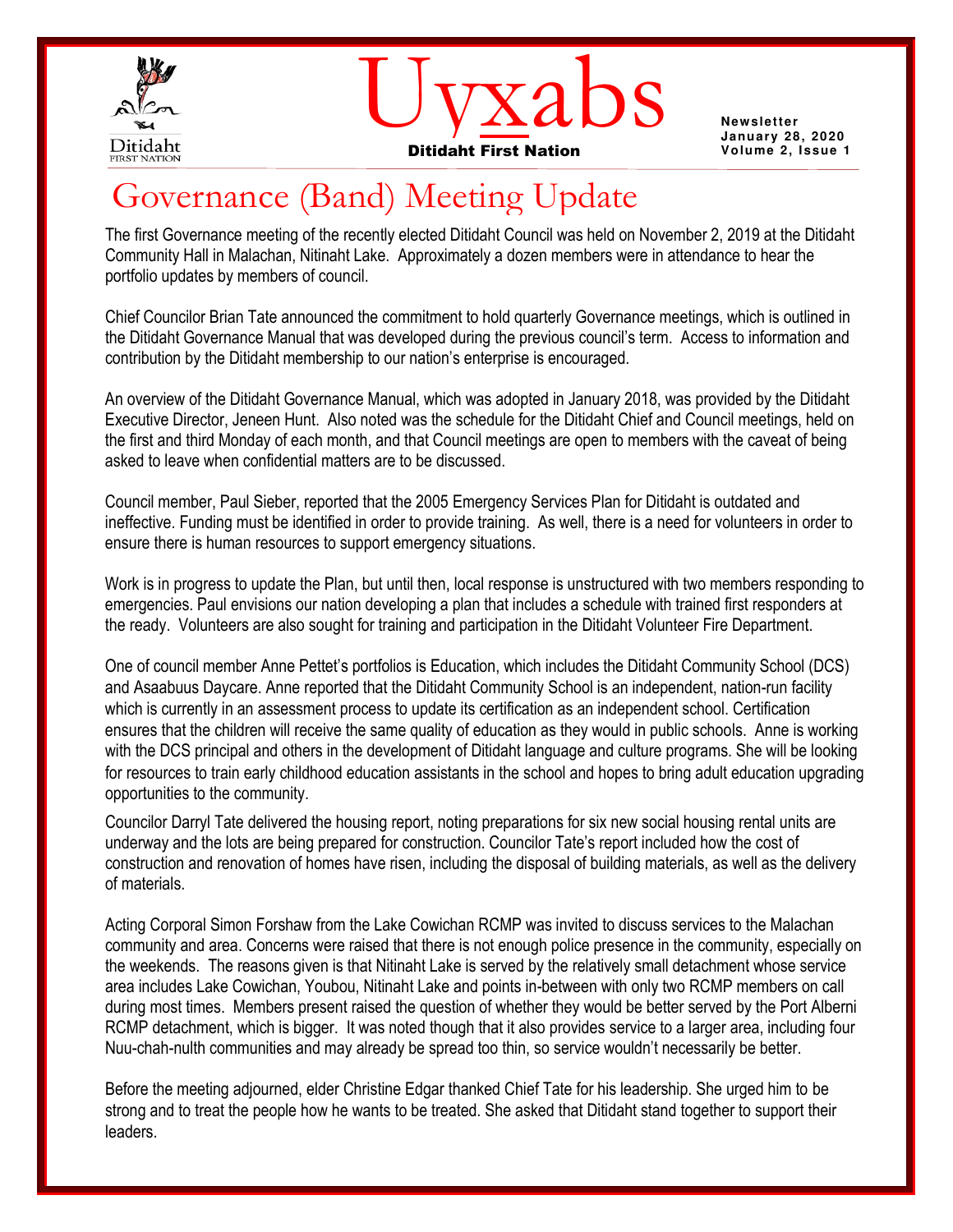# Ditidaht Development Corp

DDC recently completed a very lucrative logging operation, harvesting less than 10% of the volume on their Doobah 350ha private lands. During this period, we were able to reopen IR #15, formally the sawmill site and utilized it as a logging sort. Employment opportunities during this period included buckers, loader operators, firewood cutters (firewood provided to the elders) and shake and shingle. Sadly, we lost Josh Edgar, one of our cutters at the Sort site.

The profit generated has been banked and plans for reinvestment will be determined by the Board and Council in discussions with membership. Furthering the resource opportunities, as per the Community Plan is priority.

In March of 2019, BC Hydro temporary suspended the Standing Offer Program leaving all Participants in debt for costs incurred. Ditidaht was deep into this project when the power supply program was suspended and is now negotiating with the government for compensation for losses incurred. These talks include an alternate power supply for the Nitinaht Community.

DDC has completely re-designed its web site at <https://westcoasttrail.com/>, keeping up with the times and requirements for booking its tents and cabins at Tsuquadrah. We now have a Ditidaht Guardian designated specifically to that site and its guests. Bookings have already begun and are coming in steady.

Interviews for a new Ditidaht Nation Visitors' Centre Manager took place January 14<sup>th</sup>. The position will oversee the Motel, Store, Nitinaht Campsites and Park Orientation.

The new Caycuse River Campground is open for business. Partially opened last summer the campsite will see new trails, new washrooms, showers, power and premium sites. Partial funding was supplied by WorkBC and the Island Coastal Economic Trust. The 1.2-million-dollar project will be completed March 20<sup>th</sup>, 2020.

The mandate of the DDC continues to be one of progress that creates employment. Last summer April through September saw 42 jobs created.

Submitted by Bryan Cofsky

Picture: New part of the Ditidaht Camp Site.

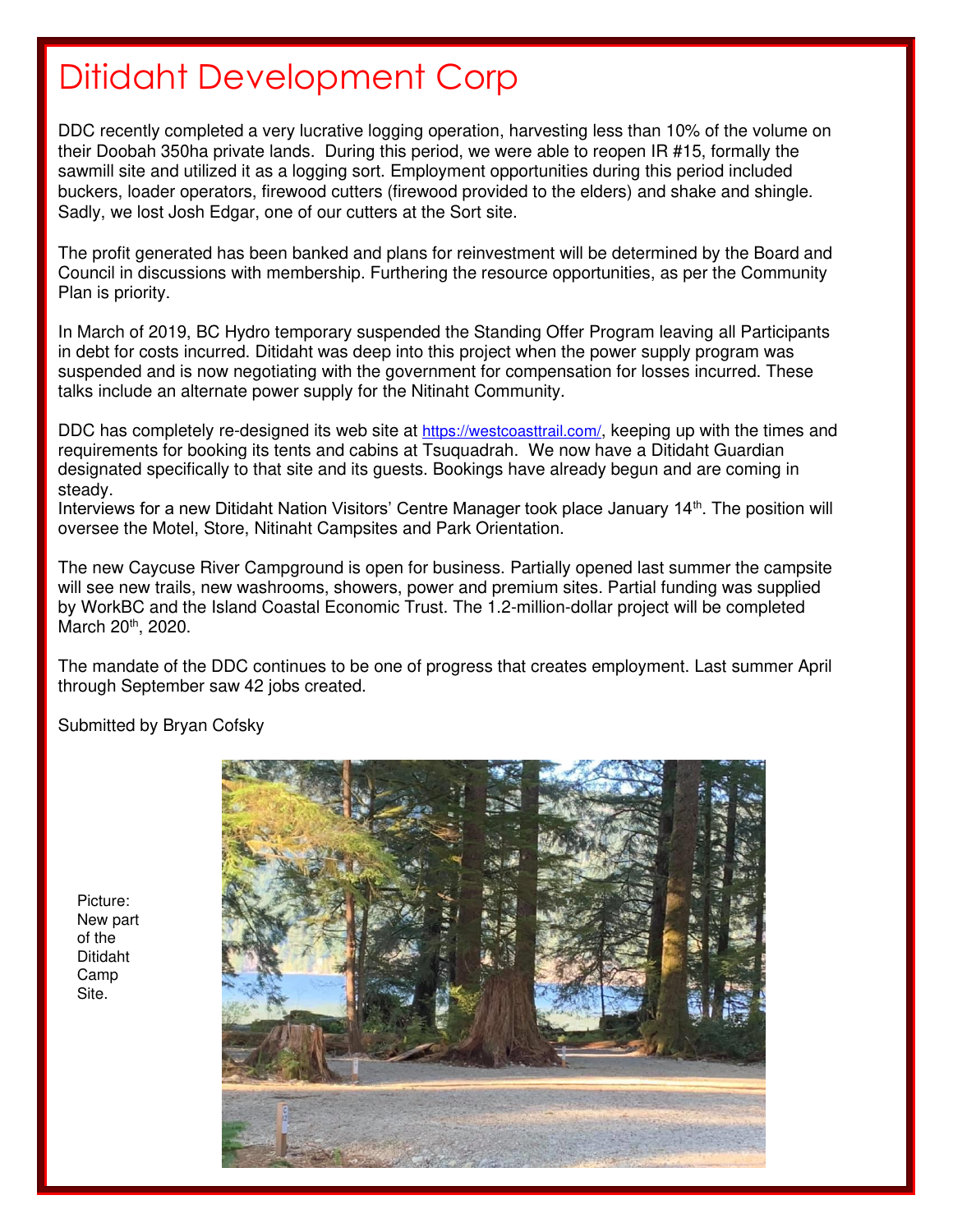# Elders Coordinator Update

Hello everyone. My role as Elders Coordinator is to organize bi-weekly luncheons for our elders in Malachan, Nitinaht Lake, and to organize travel arrangements to events of interest for the Ditidaht elders.

So far, the Ditidaht elders chose to attend the Tribal Journeys in Lummi, Washington this past July  $(24<sup>th</sup>$  to 28<sup>th</sup>) in lieu of the Annual Elder's Conference for 2019. As well, they attended two separate events in Port Alberni this past October. The Nuu-chah-nulth Disability Fair and the Island Elders Luncheon at the Hupacasath House of Gathering.

In order to attend functions, such as luncheons, we must fundraise. The first fundraiser was held in October for a cedar hat. We raised \$1000.00! We've just held a Loonie-Toonie fundraiser in Malachan on January 17, 2020 and raised \$290.00, plus a catering event of \$250! The next luncheon outing will be to Nanoose this coming March.

If any of our elders who live in urban or other communities outside of Malachan, Nitinaht Lake, and would like to join us for any trips or luncheons, please feel free to contact me at the Ditidaht Community Services office by calling 1-888-454-0022, or via e-mail at [elderscoordinator@ditidaht.ca.](mailto:elderscoordinator@ditidaht.ca) My hours are 8:30 am to 4:30 pm, Monday to Wednesday. Please leave your contact information with the receptionist if you call while I am out of the office so I may return your call.

Sincerely,

Kelita Sieber,

Ditidaht Elders Coordinator

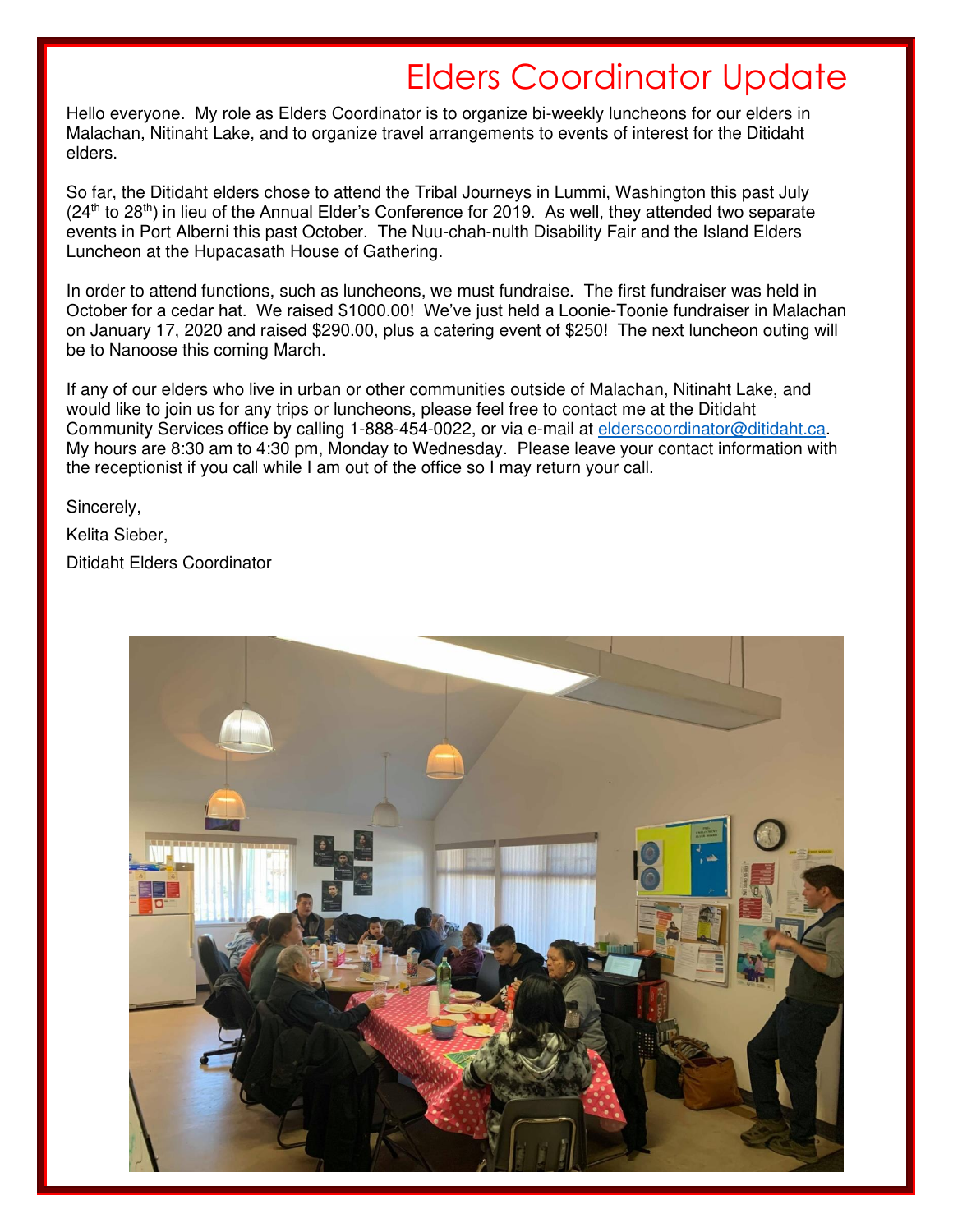### JOB POSTING

**ROLE TITLE:** Marine Safety and Response Coordinator-Training Position **DEPARTMENT:** Administration **REPORTING TO:** Ditidaht Executive Director **LOCATION:** Ditidaht Administration Office

### **JOB SUMMARY**

Reporting to the DFN Administrator, the DFN Marine Safety and Response Manager directs, coordinates, implements and evaluates all program and activities in relation to developing a Ditidaht First Nation- Marine Safety and Response Plan with the Canadian Coast Guard.

## **DUTIES AND RESPONSIBILITIES**

The DFN Marine Safety and Response Coordinator overseas and carries out program development, work planning, consultations and negotiation of the Co-Development of Community Response Agreement and liaison with the Canadian Coast Guard. Work with the DFN Natural Resource Manager and Fisheries Manager in developing the Marine Safety and Response Plan. Engage the Ditidaht Membership in community engagement meetings.

## **PERSONAL CHARACTERISTICS**

- Strong interpersonal skills and ability to work well within a team
- Able to work well and respectfully with community members, maintaining confidentiality as appropriate
- Self-motivated and able to work independently and as part of a team
- Able to maintain confidentiality
- Strong interpersonal skills
- Able to handle conflict with sound judgement

### **SKILLS/QUALIFICATIONS: (may be enhanced with training on the job)**

- High School Diploma or Equivalent Certificate
- Strong oral and written communication skills
- Public speaking and facilitation skills
- Well-organized and makes good use of systems to track tasks, schedules, etc.
- Ability to assist in proactively identifying and serving the communications needs of the DFN and **Communities**
- Strong planning, critical thinking and analytical skills and ability to find creative solutions to problems and project delivery requirements
- Working knowledge of Microsoft Office Word. Familiarity with Excel, PowerPoint, and Publisher are assets, or willingness to learn
- Ability to maintain good office systems, including electronic file management and use of online systems such as DropBox
- Current BC Driver's License (or willingness to obtain one). Vehicle an asset

### **LOGISTICS and PROCEDURES**

Hours of Work: 8:30 – 4:30 Monday to Friday (or as agreed upon with DFN Administrator) Note: Some communications activities such as conferences, meetings etc. may require individuals to have a willingness and ability to work variable hours, including weekends and evenings

**Please submit your resume and cover letter to Jeneen Hunt, Administrator** 

#### **Fax Number: 250-745-3332 Email: jhunt@ditidaht.ca Deadline: February 7, 2020**

**Only those shortlisted for an interview will be contacted.**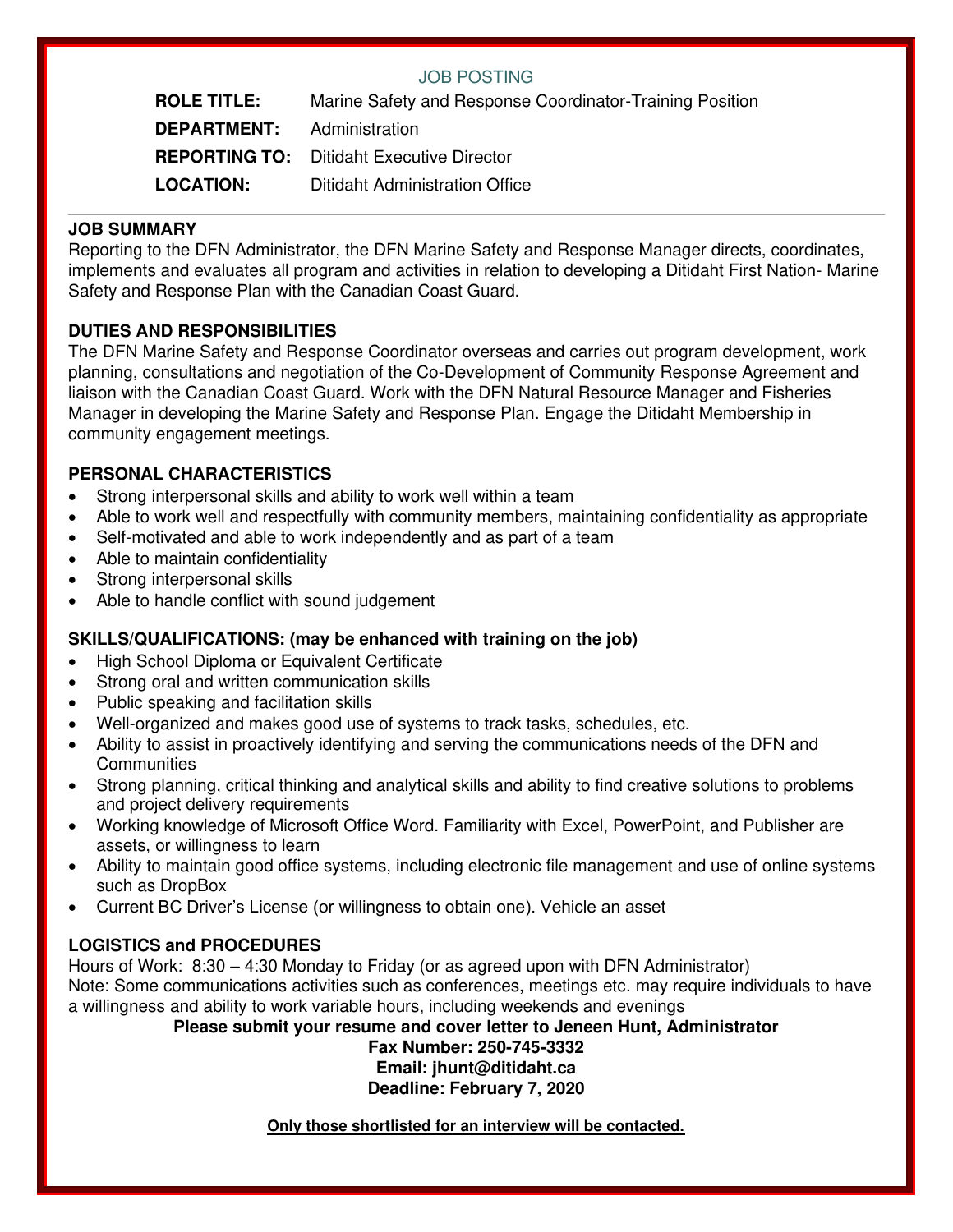

# Meet the managers!

Please join us for updates from the Ditidaht Managers on areas that each department has been working on, both in relation to strategic areas in the Comprehensive Community Plan, as well as program operations.

There will also be an update on the Community Learning Strategy and its main directions.

After the updates, you will have an opportunity to meet with the Managers individually if you have any questions, as well as members of the Ditidaht Council and Executive Director.

For more information please contact Shelley Chester.

PHONE: 250-755-7824 (or toll-free at 1-800-997-3799)

WEBSITE: [www.ditidaht.ca](http://www.ditidaht.ca/) 

EMAIL: [dtdots@shaw.ca](mailto:dtdots@shaw.ca) 

Please join us for an update on the Ditidaht **Comprehensive Community Plan** and the Ditidaht **Community Learning Strategy.** 

February 2020

**Friday, February 21st – 10:00 am to 4:00 pm**  Ditidaht Community Hall, Nitinaht Lake *Lunch will be served*

**Saturday, February 22nd – 10:00 am to 4:00 pm**  Barclay Hotel, 4277 Stamp Ave., Port Alberni *Lunch will be served*

**Sunday, February 23rd – 10:00 am to 4:00 pm** 

Room 2/3, Beban Park (2300 Bowen Rd.) Nanaimo *Lunch will be served* 

**Please note the Ditidaht Membership IRA Clerk will** be at the Port Alberni and Nanaimo sessions in the event you need to update your Indian Status Card.